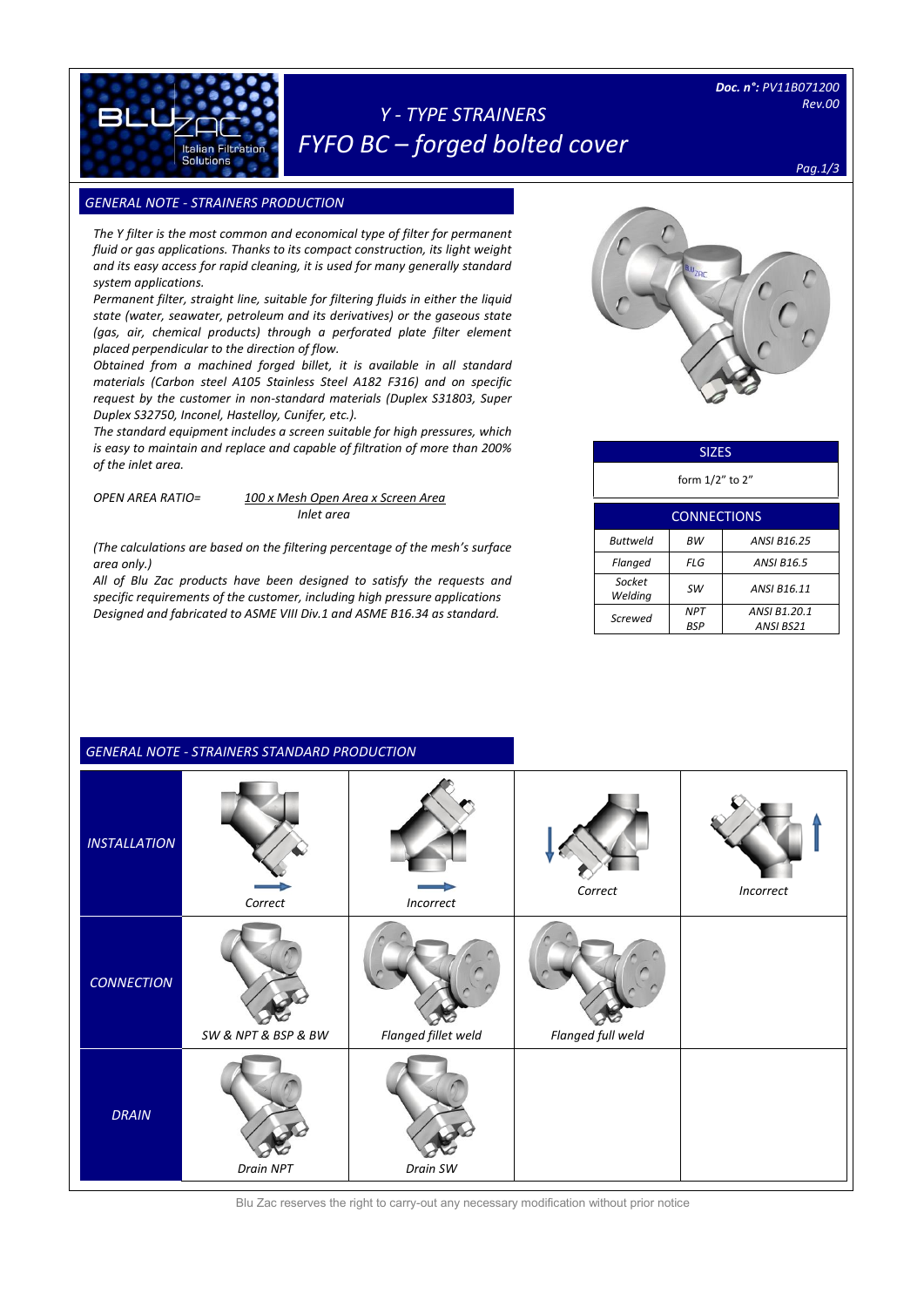*Doc. n°: PV11B071200 Rev.00* 

# *Y - TYPE STRAINERS FYFO BC – forged bolted cover*

*Pag.2/3*



[Digitare il testo]

**Italian Filtration**<br>Solutions





|            | Size          | 1/2" | 3/4" | 1"   | 1.1/4" | 1.1/2" | 2 <sup>n</sup> | 2.1/2"                   |
|------------|---------------|------|------|------|--------|--------|----------------|--------------------------|
|            | S(mm)         | 120  | 120  | 120  | 155    | 155    | 155            | 155                      |
|            | S for BW (mm) | 120  | 120  | 120  | 120    | 120    | 155            | 155                      |
|            | $A$ (mm)      | 148  | 148  | 148  | 189    | 189    | 189            | 189                      |
|            | $B$ (mm)      | 70   | 70   | 70   | 95     | 95     | 95             | 95                       |
|            | $H$ (mm)      | 124  | 124  | 124  | 161    | 161    | 161            | 161                      |
|            | 150#          | 200  | 205  | 210  | 250    | 255    | 255            |                          |
|            | 300#          | 210  | 215  | 220  | 265    | 270    | 270            | $\overline{\phantom{a}}$ |
| SF         | 600#          | 220  | 225  | 235  | 280    | 285    | 285            | $\overline{\phantom{a}}$ |
| (mm)       | 900#          | 235  | 250  | 260  | 285    | 310    | 345            |                          |
|            | 1500#         | 235  | 250  | 260  | 285    | 310    | 345            | $\overline{\phantom{0}}$ |
|            | 150#          | 220  | 230  | 235  | 240    | 250    | 285            | 300                      |
| <b>SFW</b> | 300#          | 230  | 240  | 250  | 255    | 260    | 300            | 310                      |
| (mm)       | 600#          | 240  | 250  | 260  | 270    | 275    | 320            | 330                      |
|            | 900#          | 255  | 275  | 285  | 285    | 300    | 375            | 380                      |
|            | 1500#         | 255  | 275  | 285  | 285    | 300    | 375            | 380                      |
|            | 150#          | 152  | 157  | 161  | 205    | 210    | 222            | 235                      |
|            | 300#          | 155  | 166  | 169  | 213    | 224    | 229            | 241                      |
| C<br>(mm)  | 600#          | 155  | 166  | 169  | 213    | 224    | 229            | 241                      |
|            | 900#          | 168  | 172  | 182  | 226    | 235    | 254            | 268                      |
|            | <i>1500#</i>  | 168  | 172  | 182  | 226    | 235    | 254            | 268                      |
|            | 150#          | 89   | 99   | 108  | 117    | 127    | 152            | 178                      |
|            | 300#          | 95   | 117  | 124  | 133    | 156    | 165            | 190                      |
| ο<br>(mm)  | 600#          | 95   | 117  | 124  | 133    | 156    | 165            | 190                      |
|            | 900#          | 121  | 130  | 149  | 159    | 178    | 216            | 244                      |
|            | 1500#         | 121  | 130  | 149  | 159    | 178    | 216            | 244                      |
|            | 150#          | 4,6  | 5    | 5,8  | 10,9   | 11,5   | 13,3           | 16,7                     |
| Wt         | 300#          | 5,4  | 6,1  | 7,4  | 13,1   | 14,5   | 15,1           | 18,7                     |
| (Kg)       | 600#          | 5,4  | 6,6  | 7,4  | 13,1   | 14,5   | 17,3           | 20,9                     |
|            | 900#          | 7,4  | 8,8  | 11,2 | 16,7   | 20,3   | 30,9           | 38,9                     |
|            | 1500#         | 7,4  | 8,8  | 11,2 | 16,7   | 20,3   | 30,9           | 38,9                     |

*Note 1: The Y strainers with size 2.1/2" have the possible connection only BW or FLANGED Full weld, isn't possible connection SW, NPT, BSP or FLANGED fillet weld.*

| <b>DIMENSION TOLLERANCE</b> |                   |                            |  |  |  |
|-----------------------------|-------------------|----------------------------|--|--|--|
|                             | <b>DIMENSION*</b> |                            |  |  |  |
| <b>SIZE</b>                 | S & SF & SFW      | <b>A&amp;B&amp;C&amp;H</b> |  |  |  |
| $1/2$ " to 2.1/2"           | + 1               | $+2$                       |  |  |  |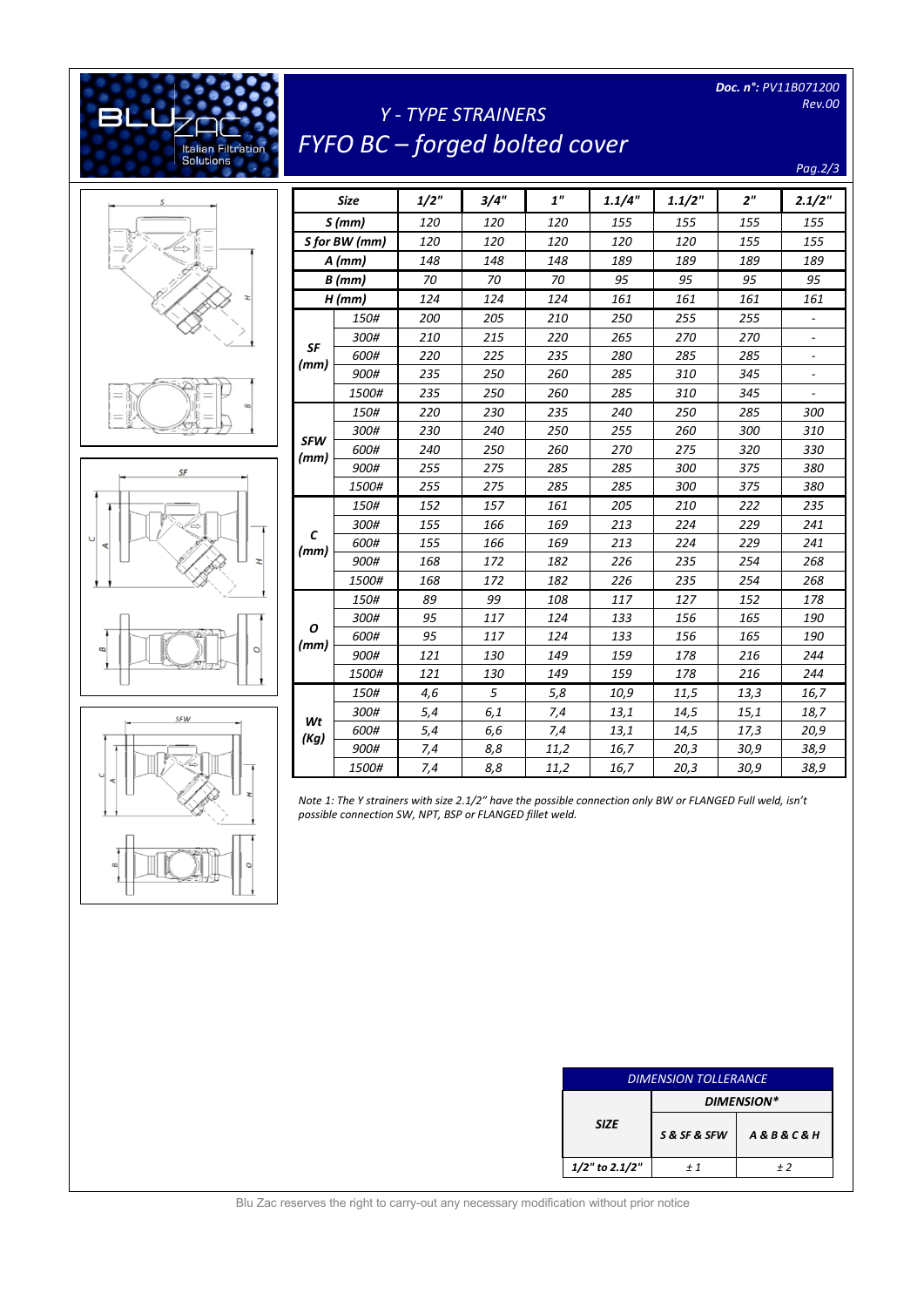| Doc. n°: PV11B071200<br><b>Rev.00</b><br><b>Y - TYPE STRAINERS</b><br><b>FYFO BC - forged bolted cover</b><br><b>Italian Filtration</b><br><b>Solutions</b><br>Pag.3/3 |                    |                          |                          |                          |                         |               |  |  |
|------------------------------------------------------------------------------------------------------------------------------------------------------------------------|--------------------|--------------------------|--------------------------|--------------------------|-------------------------|---------------|--|--|
| <b>POS</b>                                                                                                                                                             | <b>DESCRIPTION</b> | <b>MATERIALS</b>         | <b>MATERIALS</b>         | <b>MATERIALS</b>         | <b>MATERIALS</b>        | <b>SPARES</b> |  |  |
| 1                                                                                                                                                                      | Body               | ASTM A105                | ASTM A350 LF2            | <b>ASTM A182 F304</b>    | ASTM A182 F316/316L     |               |  |  |
| $\overline{2}$                                                                                                                                                         | Cover              | ASTM A350 LF2            | ASTM A350 LF2            | ASTM A182 F316/316L      | ASTM A182 F316/316L     |               |  |  |
| 3                                                                                                                                                                      | Screen             | AISI 304 or 316          | AISI 304 or 316          | AISI 304 or 316          | AISI 304 or 316         | X             |  |  |
| 4                                                                                                                                                                      | Gasket             | SPW:<br>F-Graphite W-316 | SPW:<br>F-Graphite W-316 | SPW:<br>F-Graphite W-316 | SPW:<br>F-GraphiteW-316 | X             |  |  |
| 5                                                                                                                                                                      | <b>Studs</b>       | <b>ASTM A193 B7</b>      | <b>ASTM A320 L7</b>      | <b>ASTM A193 B8</b>      | <b>ASTM A193 B8</b>     |               |  |  |
| 6                                                                                                                                                                      | <b>Nuts</b>        | ASTM A194 Gr.2H          | <b>ASTM A194 Gr.4</b>    | ASTM A194 Gr.8           | ASTM A194 Gr.8          |               |  |  |
| $\overline{z}$                                                                                                                                                         | Plug               | ASTM A350 LF2            | <b>ASTM A350 LF2</b>     | ASTM A182 F316/316L      | ASTM A182 F316/316L     |               |  |  |
| <b>POS</b>                                                                                                                                                             | <b>DESCRIPTION</b> | <b>MATERIALS</b>         | <b>MATERIALS</b>         | <b>MATERIALS</b>         | <b>MATERIALS</b>        | <b>SPARES</b> |  |  |
| 1                                                                                                                                                                      | Body               | ASTM A182 F11 Cl.2       | ASTM A182 F22 Cl.3       | <b>ASTM A182 F53</b>     | ASTM A182 F60           |               |  |  |
| $\overline{2}$                                                                                                                                                         | Cover              | ASTM A182 F22 Cl.3       | ASTM A182 F22 Cl.3       | <b>ASTM A182 F53</b>     | <b>ASTM A182 F60</b>    |               |  |  |
| 3                                                                                                                                                                      | Screen             | AISI 304 or 316          | AISI 304 or 316          | <b>MONEL 400</b>         | AISI 304 or 316         | X             |  |  |
| 4                                                                                                                                                                      | Gasket             | SPW:                     | SPW:                     | SPW:                     | SPW:                    | X             |  |  |
|                                                                                                                                                                        |                    | F-GraphiteW-316          | F-GraphiteW-316          | F-GraphiteW-316          | F-GraphiteW-316         |               |  |  |
| 5                                                                                                                                                                      | <b>Studs</b>       | ASTM A193 B16            | ASTM A193 B16            | <b>ASTM A193 B8</b>      | <b>ASTM A193 B8</b>     |               |  |  |
| 6                                                                                                                                                                      | <b>Nuts</b>        | ASTM A194 Gr.7           | <b>ASTM A194 Gr.7</b>    | ASTM A194 Gr.8           | ASTM A194 Gr.8          |               |  |  |
| $\overline{z}$                                                                                                                                                         | Plug               | ASTM A182 F22 Cl.3       | ASTM A182 F22 Cl.3       | <b>ASTM A182 F53</b>     | <b>ASTM A182 F60</b>    |               |  |  |

 $\sqrt{1}$ 

 $\sqrt{3}$ 

 $\sqrt{4}$ 

<sup>5</sup>



## *HOW TO MAKE FACILITIES SERVICES*

*Usually, the maintenance of the filters should be done once a year or when the pressure drop exceeds the normally expected pressure drop. Important: check system at least once a month and, if possible, undertake a quick cleaning.*

#### *HOW TO MAINTAIN:*

*1. Before starting, wear the required safety equipment and follow all plant safety procedures.*

- *2. Stop the main line to make sure that no residues*
- *of dangerous waste fluid could be emitted.*

*3. Unscrew cover studs(5) and nuts(6), then remove the cover flange(2) and gasket(4).*

*4. Remove the screen(3), clean the block with compressed air* 

*or any other appropriate tools. Inspect thoroughly to check for any damage; if the basket is damaged or deformed, it must be replaced with a new one.*

*5. Thoroughly clean the inside of the vessel before* 

*inserting the filter basket.*

- *6. Install the basket in the body(1).*
- *7. Replace the gasket(4).*

*8. Reposition the cover flange (2), then screw the studs(5) and nuts(6) of the cover.*

*9. Slowly start the plant and check if there are any line losses. 10. Apply a label to the filter with the maintenance date.*

### *ORDER CODE*

*i.e. FYFO 1/2" 150RF BC A105/F316 M40-O0,4 +DRAIN 1/4" NPT*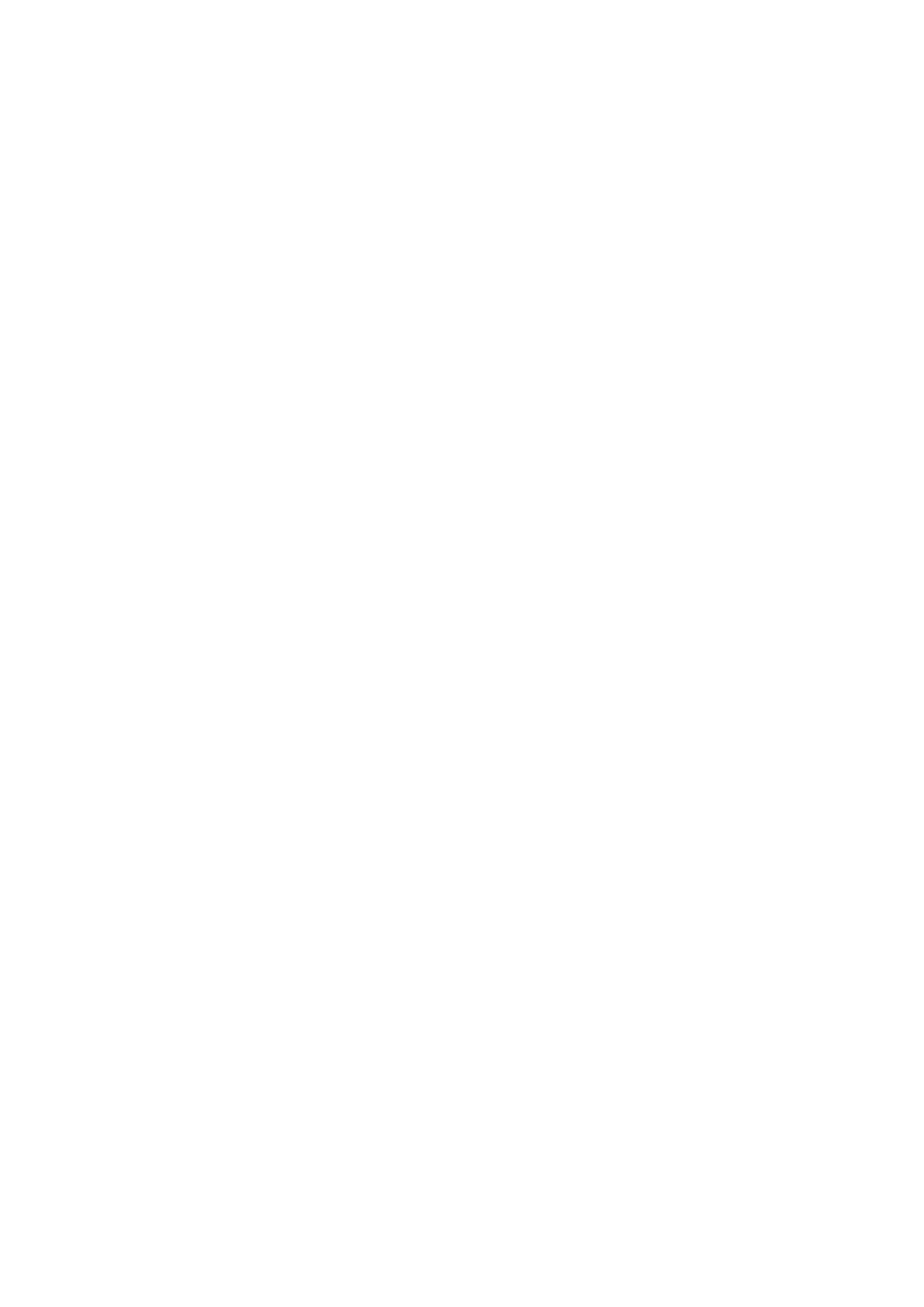# *Y - TYPE STRAINERS FYFO SWC – forged screwed cover*

*Doc. n°: 11B071215 Rev.00* 

*Pag.1/3*

## **GENERAL NOTE - STRAINERS PRODUCTION**

Italian Filtration **Solutions** 

[Digitare il testo]

*The Y filter is the most common and economical type of filter for permanent fluid or gas applications. Thanks to its compact construction, its light weight and its easy access for rapid cleaning, it is used for many generally standard system applications.*

*Permanent filter, straight line, suitable for filtering fluids in either the liquid state (water, seawater, petroleum and its derivatives) or the gaseous state (gas, air, chemical products) through a perforated plate filter element placed perpendicular to the direction of flow.*

*Obtained from a machined forged billet, it is available in all standard materials (Carbon steel A105 Stainless Steel A182 F316) and on specific request by the customer in non-standard materials (Duplex S31803, Super Duplex S32750, Inconel, Hastelloy, Cunifer, etc.).*

*The standard equipment includes a screen suitable for high pressures, which is easy to maintain and replace and capable of filtration of more than 200% of the inlet area.*

### *OPEN AREA RATIO= 100 x Mesh Open Area x Screen Area Inlet area*

*(The calculations are based on the filtering percentage of the mesh's surface area only.)*

*All of Blu Zac products have been designed to satisfy the requests and specific requirements of the customer, including high pressure applications. Designed and fabricated to ASME VIII Div.1 and ASME B16.34 as standard.*



### SIZES

from 1/2" to 2"

| <b>CONNECTIONS</b> |            |                    |  |  |  |
|--------------------|------------|--------------------|--|--|--|
| Buttweld           | <b>BW</b>  | <b>ANSI B16.25</b> |  |  |  |
| Flanged            | FLG        | <b>ANSI B16.5</b>  |  |  |  |
| Socket<br>Welding  | sw         | ANSI B16.11        |  |  |  |
| Screwed            | <b>NPT</b> | ANSI B1.20.1       |  |  |  |
|                    | <b>BSP</b> | ANSI BS21          |  |  |  |
|                    |            |                    |  |  |  |

|                     | <b>GENERAL NOTE - STRAINERS STANDARD PRODUCTION</b> |                     |                   |           |
|---------------------|-----------------------------------------------------|---------------------|-------------------|-----------|
| <b>INSTALLATION</b> | Correct                                             | Incorrect           | Correct           | Incorrect |
| <b>CONNECTION</b>   | SW & NPT & BSP & BW                                 | Flanged fillet weld | Flanged full weld |           |
| <b>DRAIN</b>        | Drain NPT                                           | Drain SW            |                   |           |

Blu Zac reserves the right to carry-out any necessary modification without prior notice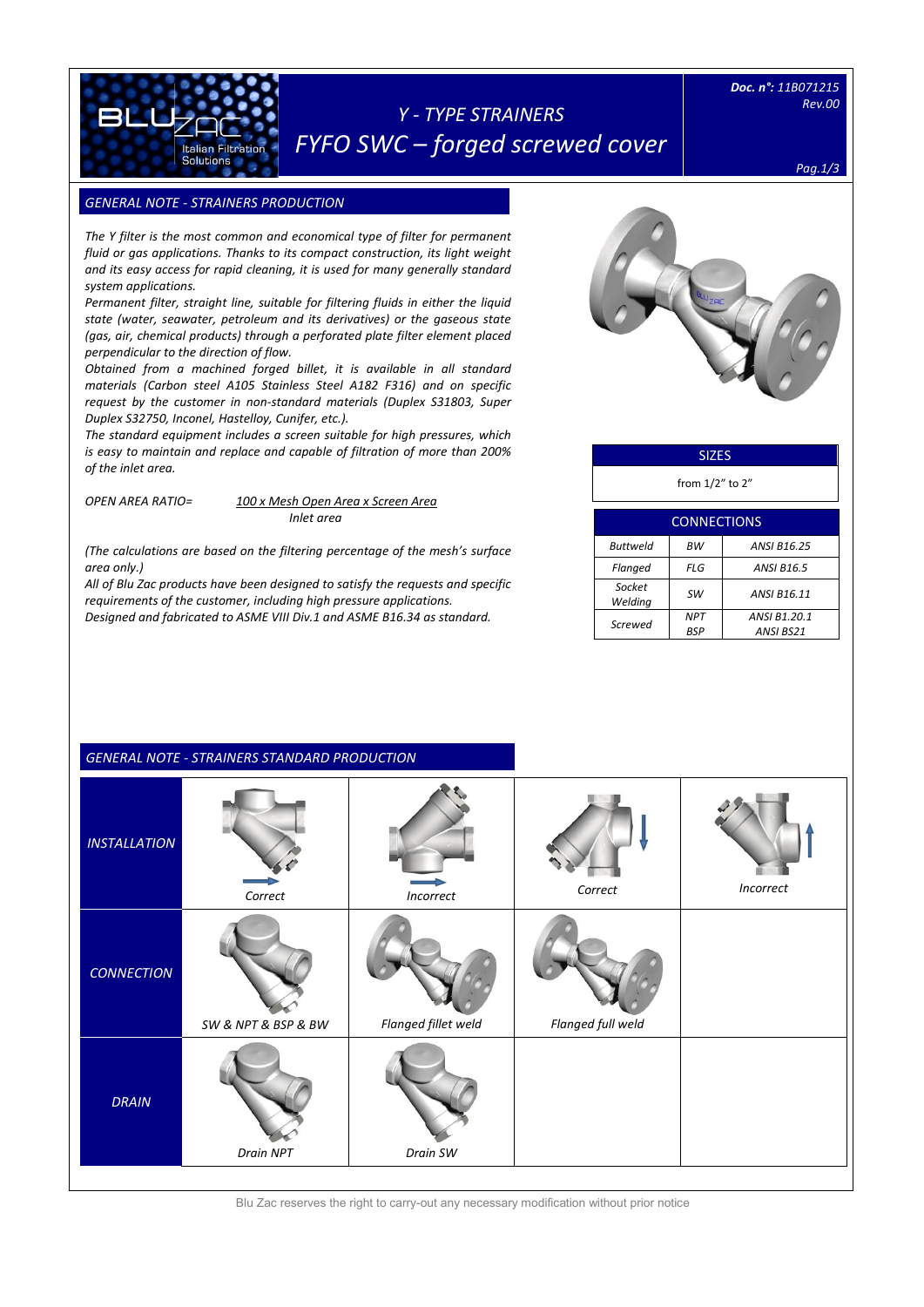*Doc. n°: 11B071215 Rev.00* 

# *Y - TYPE STRAINERS FYFO SWC – forged screwed cover*

*Pag.2/3*



[Digitare il testo]

Italian Filtration<br>Solutions

Ŀ

 $\mathsf{r}$ 

31 œ





|                    | <b>Size</b>   | 1/2" | 3/4" | 1"   | 1.1/4" | 1.1/2" | 2 <sup>n</sup> | 2.1/2"                   |
|--------------------|---------------|------|------|------|--------|--------|----------------|--------------------------|
|                    | S(mm)         | 105  | 105  | 120  | 155    | 155    | 155            | 155                      |
|                    | S for BW (mm) | 105  | 105  | 105  | 120    | 120    | 155            | 155                      |
|                    | $A$ (mm)      | 115  | 115  | 136  | 160    | 160    | 160            | 160                      |
|                    | $B$ (mm)      | 51   | 51   | 70   | 95     | 95     | 95             | 95                       |
|                    | $H$ (mm)      | 102  | 102  | 111  | 161    | 161    | 161            | 161                      |
|                    | 150#          | 200  | 205  | 210  | 250    | 255    | 255            | $\overline{\phantom{a}}$ |
|                    | 300#          | 210  | 215  | 220  | 265    | 270    | 270            |                          |
| SF<br>(mm)         | 600#          | 220  | 225  | 235  | 280    | 285    | 285            | $\overline{\phantom{a}}$ |
|                    | 900#          | 235  | 250  | 260  | 285    | 310    | 345            |                          |
|                    | 1500#         | 235  | 250  | 260  | 285    | 310    | 345            |                          |
|                    | 150#          | 205  | 215  | 220  | 240    | 250    | 285            | 300                      |
|                    | 300#          | 215  | 220  | 235  | 255    | 260    | 300            | 310                      |
| <b>SFW</b><br>(mm) | 600#          | 225  | 235  | 245  | 270    | 275    | 320            | 330                      |
|                    | 900#          | 240  | 260  | 270  | 285    | 300    | 375            | 380                      |
|                    | 1500#         | 240  | 260  | 270  | 285    | 300    | 375            | 380                      |
|                    | 150#          | 122  | 127  | 137  | 166    | 171    | 183            | 196                      |
|                    | 300#          | 125  | 136  | 145  | 174    | 185    | 190            | 202                      |
| C<br>(mm)          | 600#          | 125  | 136  | 145  | 174    | 185    | 190            | 202                      |
|                    | 900#          | 138  | 143  | 158  | 187    | 196    | 216            | 244                      |
|                    | 1500#         | 138  | 143  | 158  | 187    | 196    | 216            | 244                      |
|                    | 150#          | 89   | 99   | 108  | 117    | 127    | 152            | 178                      |
|                    | 300#          | 95   | 117  | 124  | 133    | 156    | 165            | 190                      |
| Ο<br>(mm)          | 600#          | 95   | 117  | 124  | 133    | 156    | 165            | 190                      |
|                    | 900#          | 121  | 130  | 149  | 159    | 178    | 216            | 244                      |
|                    | 1500#         | 121  | 130  | 149  | 159    | 178    | 216            | 244                      |
|                    | 150#          | 2,5  | 2,9  | 5,1  | 11     | 11,6   | 13,4           | 16,8                     |
|                    | 300#          | 3,3  | 4,1  | 6,7  | 13,2   | 14,6   | 15,2           | 18,8                     |
| Wt                 | 600#          | 3,3  | 4,5  | 6,7  | 13,2   | 14,6   | 17,4           | 21                       |
| (Kg)               | 900#          | 5,3  | 6,7  | 10,5 | 16,8   | 20,4   | 31             | 39                       |
|                    | 1500#         | 5,3  | 6,7  | 10,5 | 16,8   | 20,4   | 31             | 39                       |

*Note 1: The Y strainers with size 2.1/2" have the possible connection only BW or FLANGED Full weld, isn't possible connection SW, NPT, BSP or FLANGED fillet weld.*

| <b>DIMENSION TOLLERANCE</b> |              |                            |  |  |
|-----------------------------|--------------|----------------------------|--|--|
|                             | DIMENSION*   |                            |  |  |
| <b>SIZE</b>                 | S & SF & SFW | <b>A&amp;B&amp;C&amp;H</b> |  |  |
| $1/2$ " to 2.1/2"           | $+1$         | + 2                        |  |  |